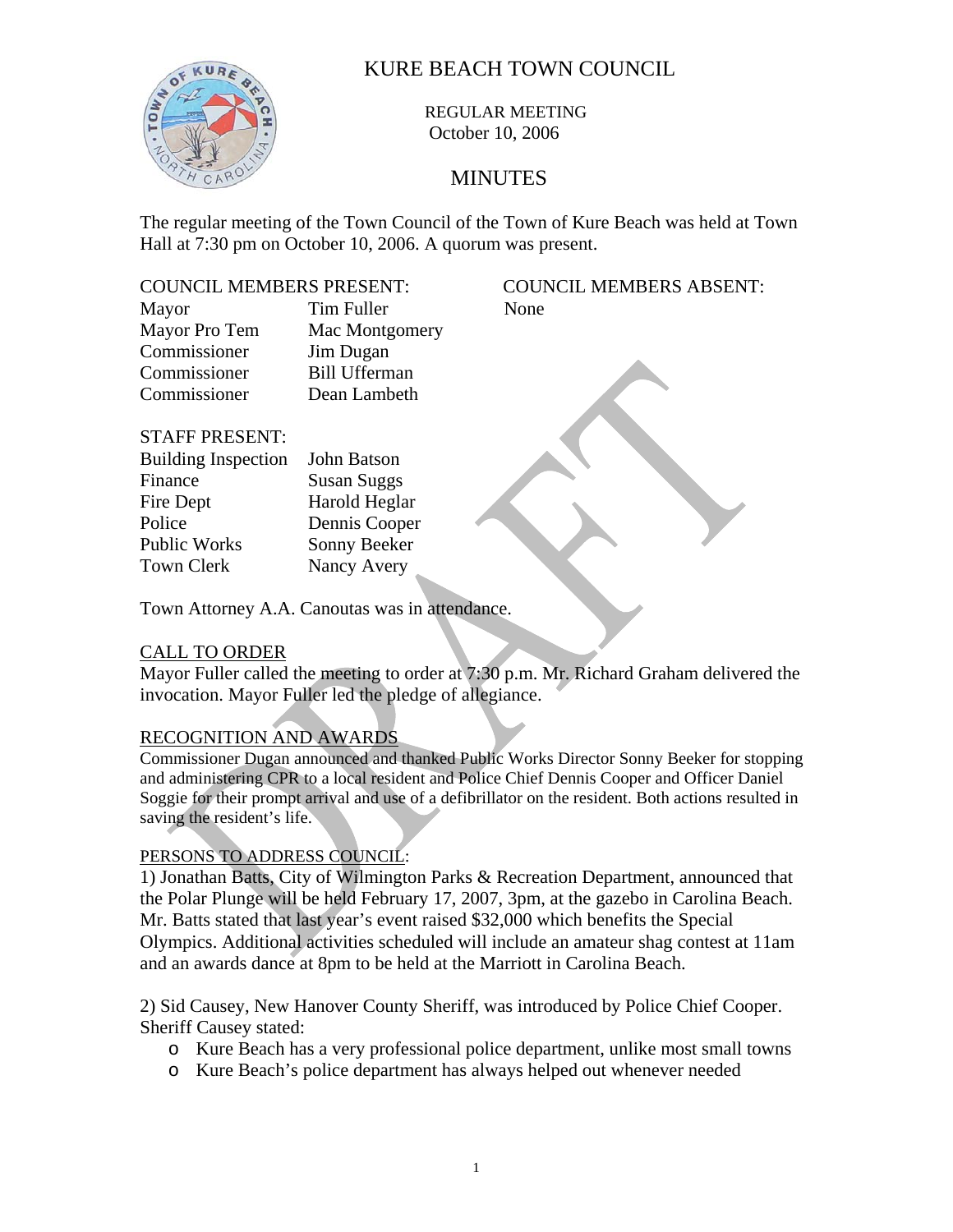

 REGULAR MEETING October 10, 2006

# MINUTES

o New Hanover County has available for the town's use: sonar and 18 foot boat; dive team; \$125,000 robot to handle suspicious packages; and a helicopter.

#### APPROVAL OF CONSENT AGENDA

ACTION - Commissioner Dugan MADE THE MOTION to accept the consent agenda with no changes or additions. Commissioner Ufferman seconded the motion. THE VOTE OF APPROVAL WAS UNANIMOUS.

#### ADOPTION OF THE AGENDA

ACTION – Commissioner Dugan MADE THE MOTION to adopt the agenda with no changes or additions. Commissioner Ufferman seconded the motion. THE VOTE OF APPROVAL WAS UNANIMOUS

#### DEPARTMENT HEADS' ITEMS TO PRESENT TO COUNCIL **Building Inspection Department:** no items

**Finance Department:** Finance Officer Suggs requested council approval as follows: 1) Request for write off for \$315.39 owed the water fund by Coastal Plain Utilities, a company that is no longer in business.

ACTION –Commissioner Ufferman MADE THE MOTION to write off \$315.39 owed by Coastal Plain Utilities. Mayor Pro Tem Montgomery seconded the motion. THE VOTE OF APPROVAL WAS UNANIMOUS

2) Request to reimburse employee tuition for Miller Motte College for employee Jennifer Watson up to a maximum of \$500.00 as allowed by the Personnel Manual.

ACTION –Mayor Pro Tem Montgomery MADE THE MOTION to reimburse Ms. Watson up to a maximum of \$500.00 with a grade of C or better as part of this fiscal year. Commissioner Dugan seconded the motion. THE VOTE OF APPROVAL AS **UNANIMOUS** 

3) Adopt resolution allowing one of the two required signatures on payroll checks to be a facsimile signature.

ACTION –Commissioner Ufferman MADE THE MOTION to adopt the resolution as presented. Commissioner Dugan seconded the motion. THE VOTE OF APPROVAL WAS UNANIMOUS. Said resolution is herein incorporated as part of these minutes as attachment A and is identified as resolution R06-11.

#### **Fire Department:** report submitted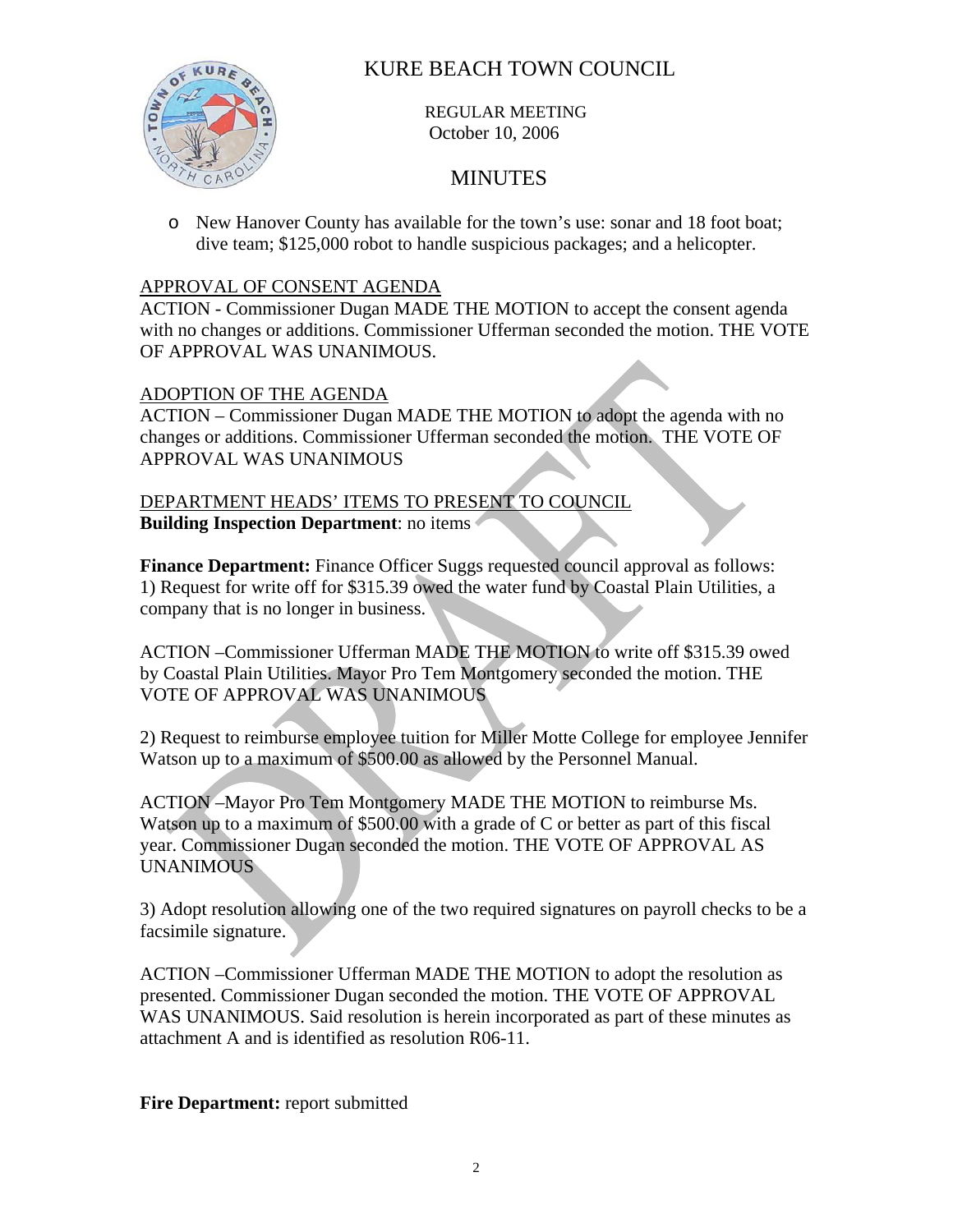

 REGULAR MEETING October 10, 2006

# MINUTES

### **Police Department:** report submitted

**Public Works Department:** Director Beeker informed residents that a pump will be running all night and should be turned off in the morning.

**Town Clerk:** Town Clerk Avery requested council consideration of the following: 1) Draft resolution R06-09 allowing volunteer firemen to participate in health, dental, vision and life insurance plans - requires participant to pay full cost of insurance.

2) Draft resolution R06-10 allowing elected officials to participate in health, dental, vision and life insurance plans - requires participant to pay full cost of insurance.

Clerk Avery stated that:

- adoption of resolutions is required by the League of Municipalities to allow additional groups to participate in the health plan
- 85% participation of all enrolled in the plan is required or rates may be impacted
- If participation is less than  $85\%$ , enrollees not participating must prove they have credible insurance coverage
- Addition of new groups not previously covered during the middle of the program year subjects them to a pre-existing clause, meaning any condition previously treated for would not be covered. If same groups are added at the beginning of the program year, the pre-existing clause would not be required

ACTION – Mayor Pro Tem Montgomery MADE THE MOTION to table decision on adoption of both resolutions until the November meeting to give council more time to review. Commissioner Dugan seconded the motion. THE VOTE OF APPROVAL WAS UNANIMOUS

## **COMMITTEE REPORTS OR ITEMS TO PRESENT TO COUNCIL**

- 1) ADA Committee: Chair Alphin stated that the committee:
	- **thanked town hall staff for compiling and copying instruction books for them**
	- $\blacksquare$  the NC accessibility Code takes the subjectivity out of requirements
	- $\blacksquare$  is considering changing it's name

2) Beautification: Chair John Gordon stated the committee needs volunteers for a tree planting to be held November 11, 2006, 9am, on  $6<sup>th</sup>$  Avenue. Volunteer labor is required as part of the grant received for the trees.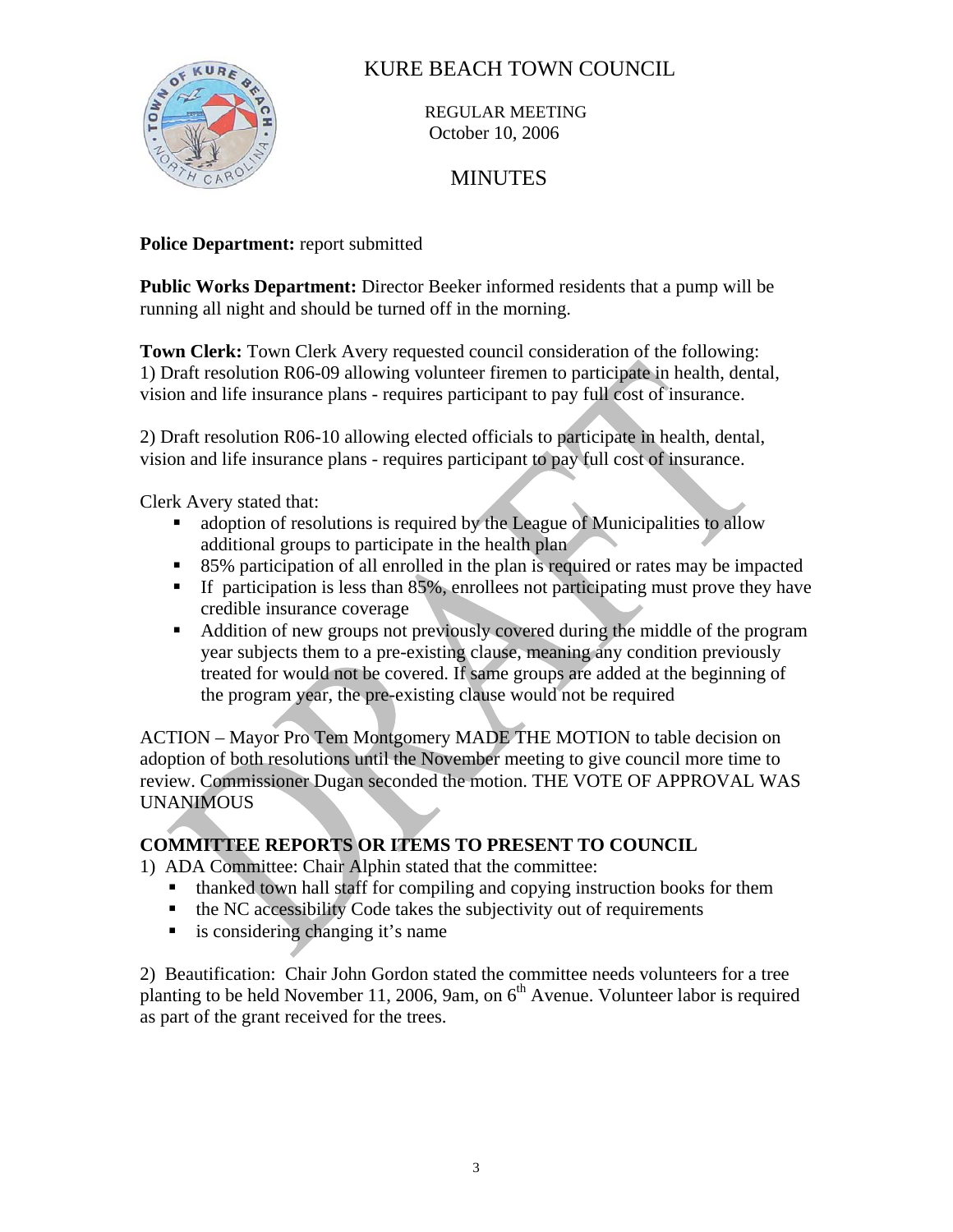

 REGULAR MEETING October 10, 2006

# MINUTES

- 3) Citizen Beach Protection Chair Tom Barber stated:
	- Beach information night will be held October 23 at 6:30pm at the Community **Center**
	- Vitex has been found on the beach near the 2100 building of Ocean Dunes
	- 6,000 sea oat seedlings have been planted
	- Beach Sweep was a success with the most unusual piece of trash found being a doll mannequin head and a pair of false teeth

4) Community Center: Chair Frances Regan requested council consideration of the following:

a) approve time minimum of four hours for rental of center.

ACTION – Mayor Pro Tem Montgomery MADE THE MOTION to amend the community center contract to allow the requirement of a minimum of four hours for rental of the center. Commissioner Ufferman seconded the motion. THE VOTE CARRIED FOUR TO ONE as follows:

Commissioners Lambeth, Montgomery, Ufferman and Mayor Fuller in favor Commissioner Dugan against

b) Vacancy advertisement in the newspaper due to the resignation of Mary Vann

ACTION – Commissioner Ufferman MADE THE MOTION to direct the Town Clerk to advertise in the newspaper for one vacancy on the Community Center Committee. Mayor Pro Tem Montgomery seconded the motion. THE VOTE OF APPROVAL WAS UNANIMOUS

- 5) Emergency Management: no items
- 6) Park Bond Referendum: no items

7) Shoreline Access and Parking: Chairman Keener requested council approval to advertise again to fill the vacancy since no applications were received from the prior advertisement.

ACTION – Commissioner Ufferman MADE THE MOTION to direct the clerk to readvertise for one vacancy on the Shoreline Access and Parking committee. Mayor Pro Tem Montgomery seconded the motion. THE VOTE OF APPROVAL WAS **UNANIMOUS.** 

8) Storm water management: no report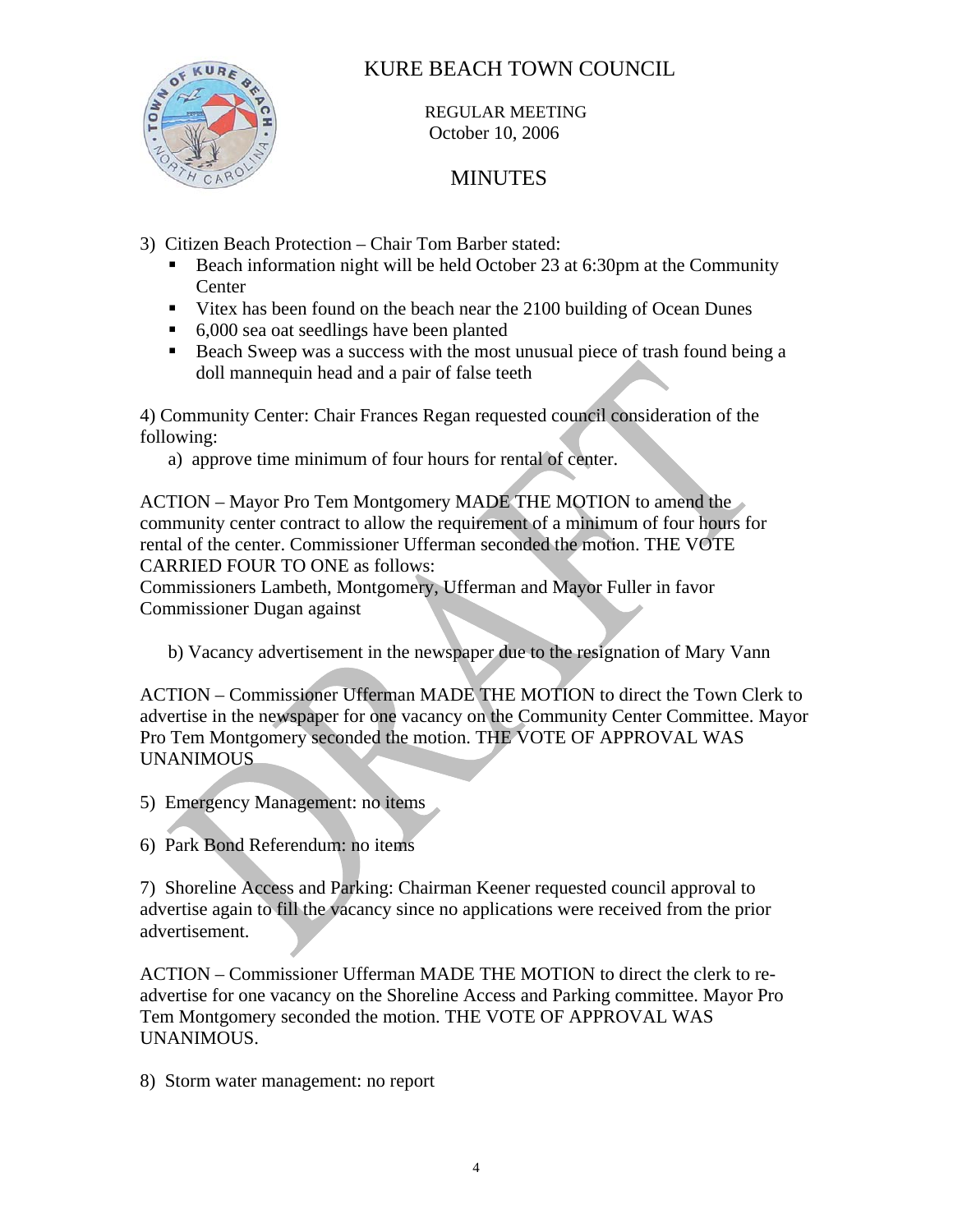

 REGULAR MEETING October 10, 2006

# MINUTES

9) KB Marketing Advisory: no report

ACTION – Mayor Fuller called for a ten minute recess at 8:35pm. ACTION – Mayor Fuller resumed the meeting at 8:45pm.

## **OLD BUSINESS:**

1) NC Beach, Inlet & Waterway Assoc (tabled from 9/19/06 meeting) Resident Betty Medlin requested council sponsor, in some form, the conference to be held November 13 and 14, 2006. Sponsorship will show that the Town of Kure Beach supports the association which is a big voice in Washington.

ACTION – Commissioner Dugan MADE THE MOTION to donate \$350 for a sponsorship contribution. Commissioner Ufferman seconded the motion. THE VOTE FAILED THREE TO TWO as follows: Commissioners Lambeth, Montgomery and Mayor Fuller against Commissioners Dugan and Ufferman in favor

2) Rezoning Petition – Tucker's Square

Mayor Fuller announced that Planning and Zoning discussed the rezoning request referred to them by council 9/19/06 at their 10/3/06 meeting and tabled until the November meeting to allow time for additional research.

3) Repeal of section 19-323.5- Minimum Use of Lot

Commissioner Lambeth explained that Planning and Zoning voted to recommend council amend rather than repeal section 19-323.5 to add the following verbiage: "provided that the property has not been used as commercial use since 1990".

Commissioner Lambeth further stated that the Town Attorney suggested modifying the recommendation by Planning and Zoning by changing "since 1990" to "the adoption of this code originally in 1971", so that the amended section would read:

A single-family dwelling shall be permitted in all districts **provided that the property has not been used as commercial use since the adoption of this code originally in 1971**, and provided that it conforms to the RA-1A residential requirements

ACTION – Mayor Fuller MADE THE MOTION to accept Planning and Zoning's recommendation with the date modified by the Town Attorney. Commissioner Lambeth seconded the motion. THE VOTE OF APPROVAL WAS UNANIMOUS

ACTION – Mayor Pro Tem Montgomery MADE THE MOTION to schedule a public hearing on the proposed amendment for Monday, November  $6<sup>th</sup>$ , 2006 at 6:30pm.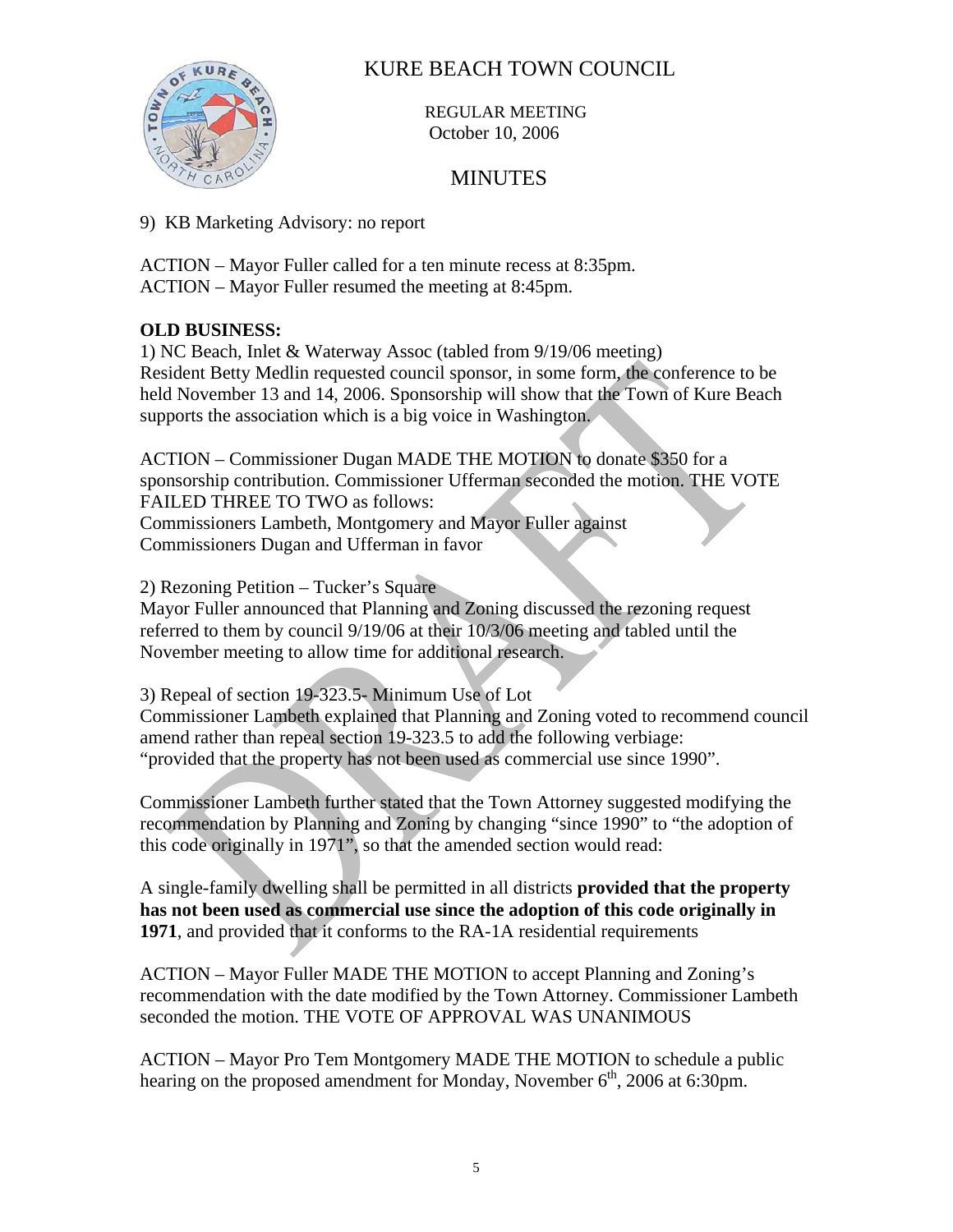

 REGULAR MEETING October 10, 2006

## MINUTES

Commissioner Dugan seconded the motion. THE VOTE OF APPROVAL WAS **UNANIMOUS** 

#### **NEW BUSINESS:**

1. Planning & Zoning Commission recommendation regarding consulting firm for B-1 District urban plan

At their October 3, 2006 meeting, the Planning and Zoning Commission voted unanimously to recommend to Town Council the hiring of the firm of John Sawyer Architects for the purpose of developing a master plan for the B1 district. Estimated cost \$45,000.

ACTION – Mayor Pro Tem Montgomery MADE THE MOTION to accept the recommendation of Planning and Zoning to hire John Sawyer Architects and to authorize Commissioner Lambeth, Mayor Fuller and P&Z Chair Votta to determine the scope of the work, determine the actual cost, and bring this information to the next meeting. Commissioner Ufferman seconded the motion. THE VOTE OF APPROVAL WAS UNANIMOUS

2) Committee recommendation on NHCo Parks/Recreation Bond money Public Works Director Beeker introduced Mike Eason with Playground Equipment Supply. Mr. Eason supplied council members with an information package on type of equipment recommended and a table of costs. Mr. Eason stated completion time would be approximately eight weeks.

ACTION – Commissioner Ufferman MADE THE MOTION to approve purchase of playground equipment using bond money not to exceed a cost of \$45,000.00 with the condition the contract be amended regarding the quote before signing. Commissioner Dugan seconded the motion. THE VOTE OF APPROVAL WAS UNANIMOUS

## 3) Pedestrian/Bike Path Grants

Mayor Fuller explained that:

- the Department of Transportation is offering a bicycle and pedestrian planning grant initiative with a deadline of December 31, 2006.
- Ted Lashley, Carolina Beach, requested Kure Beach apply jointly with them for a grant for a bicycle/pedestrian path to run from Snow's cut to the rocks below the ferry landing
- DOT won't accept a joint application, so each town must file parallel grants and do separate resolutions

ACTION –Consensus of council is for Commissioners Dugan and Ufferman, Mayor Fuller and Public Works Director Beeker to contact the grant writer to work on this and have a resolution for adoption at the November meeting.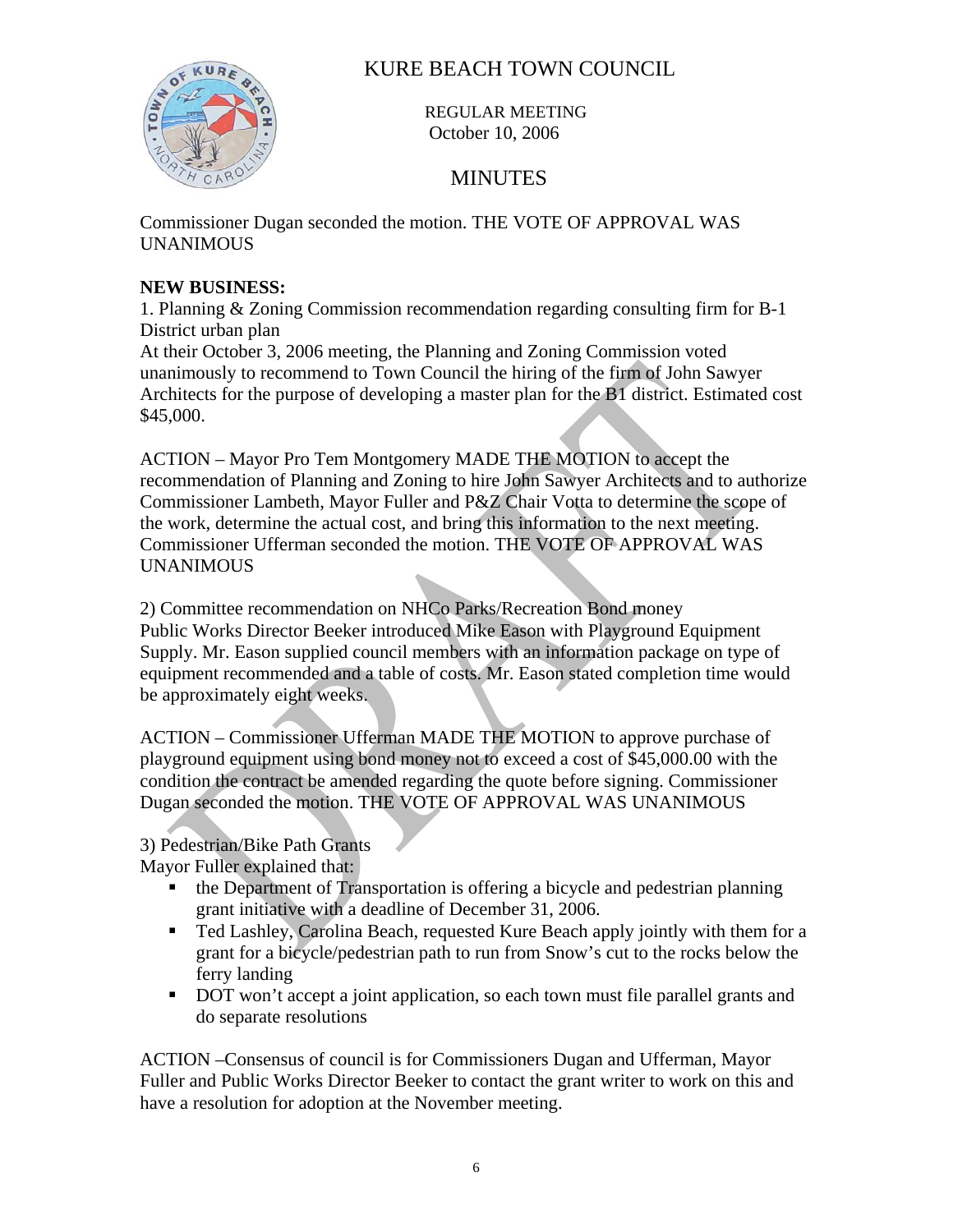

 REGULAR MEETING October 10, 2006

## MINUTES

4) Ordinance changes needed for updated Land Use Plan Mayor Fuller explained that:

- o council adopted an updated Land Use Plan that goes before the Coastal Resource Commission for approval in November 2006
- o once approved, the town's ordinances must be brought into compliance with the Land Use Plan
- o the first step in the process is for Planning and Zoning to review changes recommended by the Land Use Plan subcommittee

ACTION – Commissioner Dugan MADE THE MOTION to refer the proposed development, zoning and building regulation changes to Planning and Zoning with the direction to start with item number one until council determines and provides priority of each item. Commissioner Lambeth seconded the motion. THE VOTE OF APPROVAL WAS UNANIMOUS

5) Approval of budget for thank you dinner for town volunteers Mayor Fuller explained that a dinner honoring the volunteers of the Town of Kure Beach is scheduled for Wednesday, November 29, 2006 from 6:15 to 8:00pm at the aquarium. Estimated budget is \$9,000 to include dinner for 175, gifts for 120 volunteers, rental of the aquarium, rental of tables, chairs, linens, etc.

ACTION – Mayor Fuller MADE THE MOTION to approve the \$9,000.00 budget to be taken from the general fund. Mayor Pro Tem Montgomery seconded the motion. THE VOTE OF APPROVAL WAS UNANIMOUS

# **PERSONS TO ADDRESS COUNCIL:**

None

## **COMMISSIONERS' ITEMS:**

Mayor Pro Tem Montgomery stated the storm water committee has five members, is drafting an ordinance and preparing public education materials.

Commissioner Lambeth thanked Planning and Zoning for their work and everyone for the flowers, gifts and calls he received about his daughter's operation.

Commissioner Dugan thanked all the committees and stated he appreciates all of their work.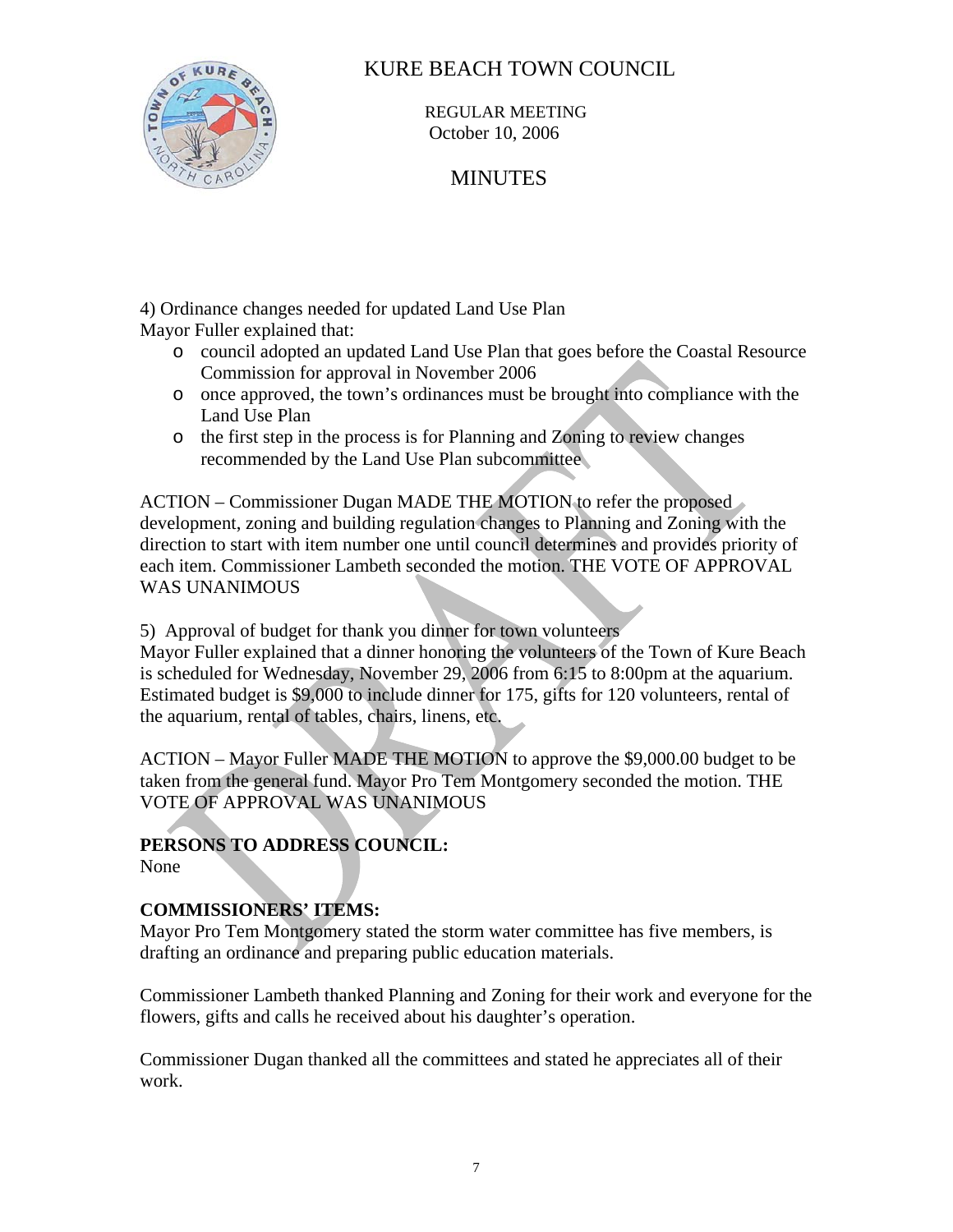

 REGULAR MEETING October 10, 2006

# MINUTES

Commissioner Ufferman thanked the staff for the agenda notebook.

## **ATTORNEY'S ITEMS**:

None

## **MAYOR'S ITEMS:**

Mayor Fuller announced the Seafood Jazz and Blues Festival is this weeked.

#### **CLOSED SESSION –consultation with attorney**

ACTION – Commissioner Ufferman MADE THE MOTION to go into closed session for consultation with attorney at 10pm. Mayor Pro Tem Montgomery seconded the motion. THE VOTE OF APPROVAL WAS UNANIMOUS.

ACTION – Commissioner Ufferman MADE THE MOTION to return to open session at 10:19pm. Mayor Pro Tem Montgomery seconded the motion. THE VOTE OF APPROVAL WAS UNANIMOUS

Mayor Fuller stated the purpose of the closed session was to discuss a mediated settlement regarding Mr. Jim Ring. Council consensus was to accept Mr. Ring's interpretation and directed attorney to draft a letter to Mr. Ring.

## **ADJOURNMENT**

ACTION – Commissioner Ufferman MADE THE MOTION to adjourn at 10:21pm. Commissioner Lambeth seconded the motion. THE VOTE OF APPROVAL WAS UNANIMOUS.

 $\overline{\phantom{a}}$  , where  $\overline{\phantom{a}}$  , where  $\overline{\phantom{a}}$  ,  $\overline{\phantom{a}}$  ,  $\overline{\phantom{a}}$  ,  $\overline{\phantom{a}}$  ,  $\overline{\phantom{a}}$  ,  $\overline{\phantom{a}}$  ,  $\overline{\phantom{a}}$  ,  $\overline{\phantom{a}}$  ,  $\overline{\phantom{a}}$  ,  $\overline{\phantom{a}}$  ,  $\overline{\phantom{a}}$  ,  $\overline{\phantom{a}}$  ,  $\overline{\phantom{a}}$  , Tim Fuller, Mayor

ATTEST: \_\_\_\_\_\_\_\_\_\_\_\_\_\_\_\_\_\_\_\_\_\_\_\_